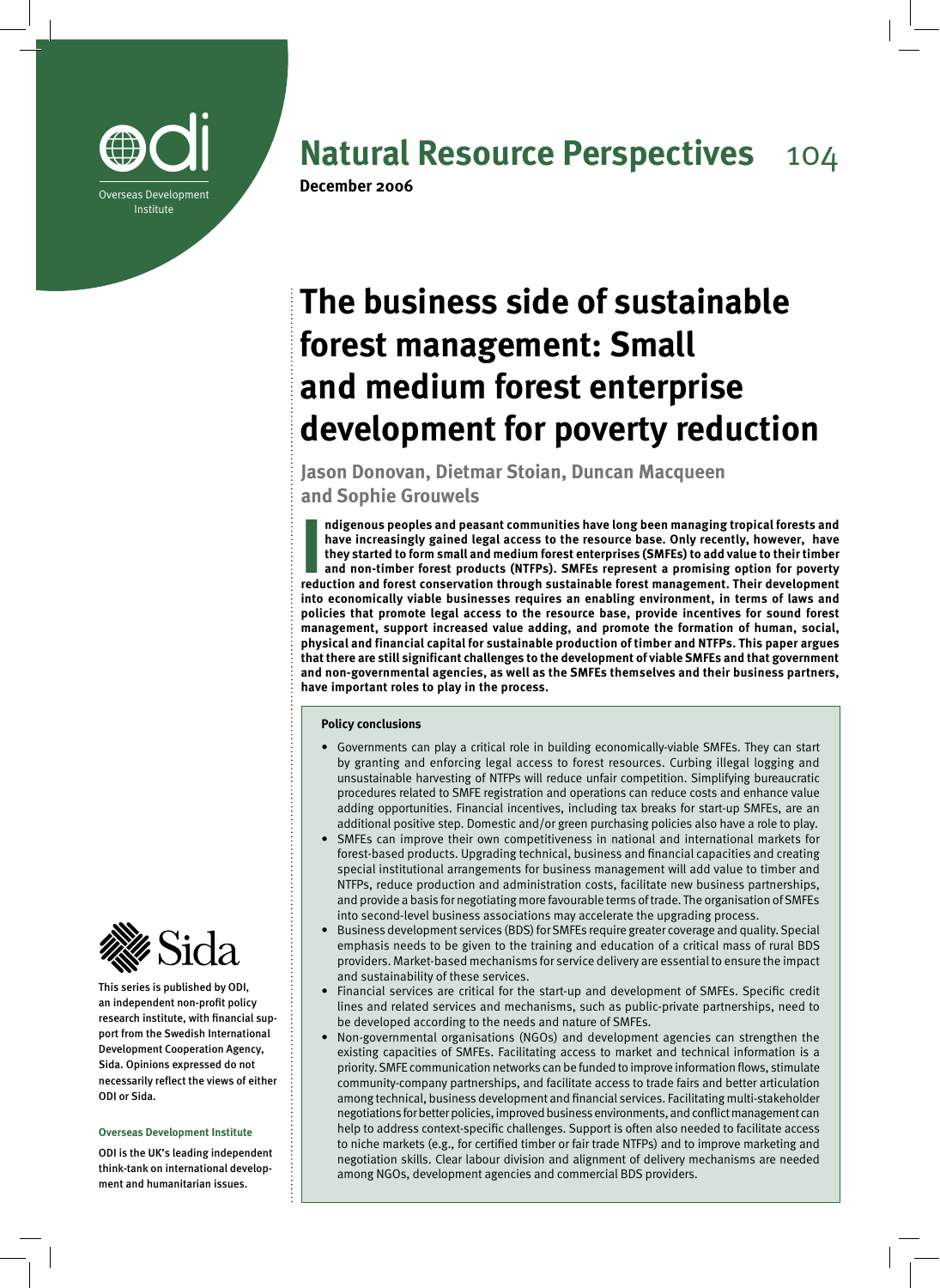#### **Introduction**

The Millennium Development Goals commit most countries to halving global poverty by 2015. The stakes for meeting this goal are perhaps at their highest in forest-dependent communities in tropical countries, where poverty tends to be more pervasive and deeper than in urban and more favoured rural areas. According to the World Bank, approximately 90 percent of the poorest people rely on forests for subsistence and income. The development of small and medium forest enterprises (SMFEs) represents an opportunity for strengthening the livelihoods of these people and conserving the natural resource base through sustainable forest management and processing of timber and non-timber forest products (NTFPs). Local benefits from SMFE development may include wages and employment, profit sharing, capital accumulation, cultural and political empowerment, investment in public goods, and increased conservation of forest ecosystems through long-term sustainable management.

This paper focuses on SMFEs that extract, process and market timber products (logs or sawnwood) and/or NTFPs. Owners of SMFEs may include anything from a handful of founding members to hundreds of small-scale producers or community members. Most forest enterprises fall into the category of small and medium on the basis of their sales volumes, number of employees, and capital investments. They are legally organised as cooperatives, producer associations, or conventional firms. Access to forest resources may be collective or private. Usufruct rights, rather than land titles, are the dominant form of SMFEs having legal access to forest resources. Enterprise governance tends to be strongly influenced by local rules, practices and customs. SMFEs are typically located at or near the resource base, and pursue multiple objectives, including employment and income generation, distribution of dividends among stakeholders, community development, greater participation in political dialogue, and improved local safety nets. Where institutional environments and market conditions are favourable, SMFEs have actively engaged in value adding activities such as the production of sawn wood, finished wood products, processed NTFPs or ecotourism.

Several market trends favour the development of SMFEs and their successful positioning in supply chains for timber and NTFPs or in the tourism sector. Innovations in production technologies, as well as communication and information systems, can significantly improve the productivity and efficiency of small-scale forest operations. The growing scarcity of certain tropical hardwoods translates into higher prices for primary and secondary wood products. At the national level, there is growing demand for furniture, construction wood and certain NTFPs, such as bamboo, rattan and palm hearts. Internationally, SMFEs have benefited from expanding niche markets for timber and NTFP products, e.g., certified wood products, fair trade NTFPs, and bio-ingredients. Increased nature tourism has provided expanding markets for handicrafts and ecotourism. Greater awareness of traceability issues and forest certification provide new market opportunities for legally and sustainably produced wood, and the growing concern about climate change, watershed protection and biodiversity conservation has spurred the interest in ecosystem services and the need to pay for them.

However, most SMFEs have not been able to fully take advantage of these positive trends. Rather, they struggle to

advance beyond the start-up stage of business development, exhibiting low levels of output, productivity, value addition and profit. Overcoming these challenges requires concerted action and long-term investments among stakeholders, including the SMFEs themselves, their business partners (processors and buyers) and service providers, as well as government agencies and non-governmental organisations (NGOs). This discussion paper draws heavily on the experiences captured during the International Conference "Small and Medium Enterprise Development for Poverty Reduction: Opportunities and Challenges in Globalizing Markets" (Costa Rica, 23 to 25 May 2006), during which nearly 200 participants from 35 countries shared their experiences regarding the opportunities and limitations in the formation and development of SMFEs in tropical countries.

#### **Community forestry goes business**

Traditionally, approaches to forest sector development have favoured large-scale industrial promotion and capacity building for forest management, over the development of small-scale commercial forestry (Table 1). During the 1960s and 1970s, government policies concentrated on inducing growth through large-scale forest exploitation, coupled with increased investment in large-scale timber industries and, increasingly, plantations (see Zivnuska 1966). Few incentives existed for local development, and little consideration, if any, was given to institutional aspects or the building of local capacity for resource management or business development, resulting in failure in most cases. Criticism in the 1980s led donors and NGOs to promote greater involvement of local communities in the management of forest resources. Development interventions targeted technical approaches to reforestation and natural forest management. Following the sustainable development paradigm that was strongly promoted through the 1992 UNCED conference in Rio, conservation, along with economic and social development, began to figure prominently on donor and NGO agendas. Interventions focused on securing resource access and land tenure, decentralising decision-making in the forest sector, and improving local capacities for sustainable forest management.

Over recent years, a new approach has been emerging, focusing on SMFE development that leads to reduced poverty and increased economic incentives for sustainable forest management by forest-dependent people. In countries where communities and small producers have secure land tenure, including rights to harvest and sell forest products, SMFEs have emerged and developed. Mexico now counts hundreds of timber-based SMFEs, many of which have vertically integrated into milling activities (Antinori & Bray 2005). Guatemala's Peten region has an active SMFE sector, with 11 of a total of 14 community concessions organised under the umbrella of a second-tier community forest enterprise (see Box 1). Case studies from Asia, Africa and Latin America also highlight the emergence of SMFEs in Bolivia, Peru, Ecuador, Nicaragua, Honduras, Burkina Faso, the Gambia, Nepal and Papua New Guinea (Klooster & Ambinakudige 2005, CATIE 2006). The continued success of this process will be determined by the ability and willingness of stakeholders to create an enabling political-legal framework,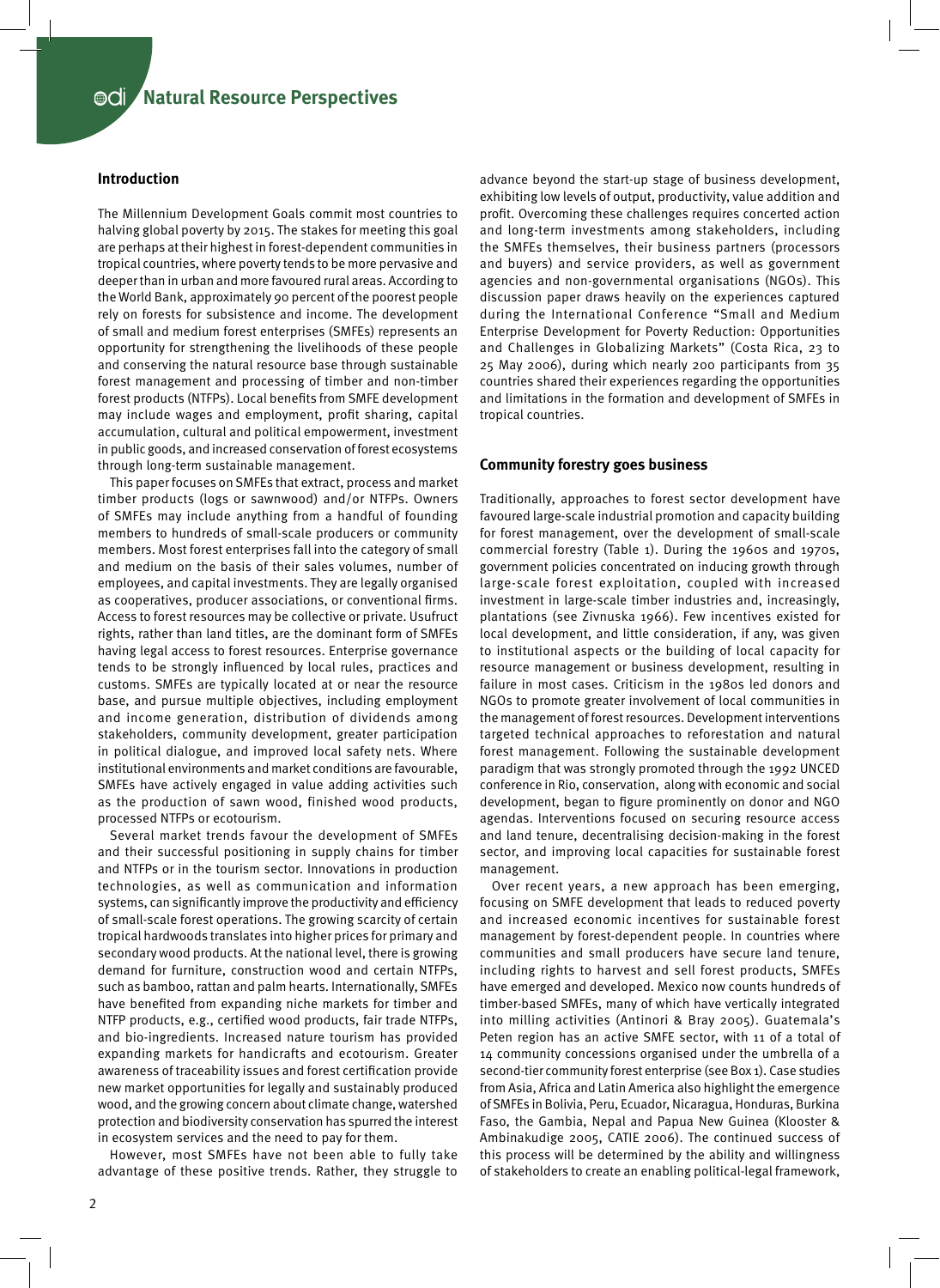|                                        | 1960-1970s: export-led<br>growth                                   | 1980S:<br>reforestation and food<br>security                                                                    | 1990s: sustainable<br>forest management                                     | 2000S:<br><b>SMFE development</b>                                                                                                    |
|----------------------------------------|--------------------------------------------------------------------|-----------------------------------------------------------------------------------------------------------------|-----------------------------------------------------------------------------|--------------------------------------------------------------------------------------------------------------------------------------|
| Main development<br>focus              | Capital accumulation<br>through large-scale<br>forest exploitation | Technical skills<br>development for<br>community forestry,<br>reforestation and<br>natural forest<br>management | Social, environmental<br>and economic<br>dimensions of forest<br>management | Increased income<br>through environ-<br>mentally sound and<br>economically viable<br>management of<br>community and other<br>forests |
| <b>Principal stakeholders</b>          | Export-oriented timber<br>industries                               | Community-based and<br>industrial re-forestation<br>projects                                                    | Forest-based<br>communities and timber<br>concessionaires                   | Forest-based<br>communities,<br>community forest<br>enterprises, and<br>concessionaires                                              |
| <b>Product and/or service</b><br>focus | Precious woods                                                     | Fast-growing plantation<br>species                                                                              | NTFPs, lesser-known<br>species (LKS) and<br>precious woods                  | Precious woods, LKS,<br>NTFPs, environmental<br>services and tourism                                                                 |
| <b>Key drivers</b>                     | Governments and<br>development agencies                            | Development agencies<br>and NGOs                                                                                | Development agencies<br>and NGOs                                            | Businesses, NGOs and<br>development agencies                                                                                         |

### **Box 1: SMFE development in Peten, Guatemala**

The Peten region of Guatemala had long been subject to illegal logging, widespread forest fires and disputes over the access to its timber and non-timber resources. The emergence of a social movement and increased environmental awareness led to the establishment of the Maya Biosphere Reserve in 1990. The multiple use zone of the reserve was opened up for a concession system under the condition that both industrial and community concessions became certified under the scheme of the Forest Stewardship Council (FSC). To date, two industrial and 14 community concession have been certified. The majority of the latter operate community-based sawmills for processing of precious woods such as mahogany and tropical cedar. In addition to these first-tier SMFEs, a second-tier enterprise has recently been established that offers access to a group certification scheme, machinery, and marketing services for certified precious woods and lesser-know species (LKS). In 2007, centralised processing facilities will be available for increased value adding. This process, promoted strongly by donor agencies and local NGOs, has led to increased sense of forest ownership, a drastic reduction of forest fires, and the generation of local employment and income (Carrera et al. 2006). Nonetheless, the recently established SMFEs face a series of challenges. Guatemalan legislation leaves them little alternatives but registering as an NGO or association, thus preventing them from accumulating capital or distributing profits among stakeholders (Nittler & Tschinkel 2005). Business skills at the level of both first and second-tier enterprises remain underdeveloped. The coordination between first and second tiers requires a clearer definition of mutual goals and better labour division; and operations need to become more diversified to reduce dependency on one or two high-value species.

strengthen the technical, business and financial capacities of SMFEs, and orientate technical, business development and financial services towards the needs of different actors along forest-and-wood-product supply chains.

#### **Levelling the playing field**

Despite the progress achieved in land tenure for communities and small producers, the overall political-legal frameworks in tropical countries do not favour the long-term development of SMFEs. Forest enterprises are forced to conduct business in a web of incomplete, unrealistic and often counterproductive regulations related to forest use, land tenure, conservation, business registration and operation, and international trade. These regulatory frameworks were designed mainly to reduce large-scale conversion of forests into other land uses and mitigate the environmental impact of forest exploitation, rather than promoting the development of community forestry and related value adding. Existing laws often limit or prohibit ownership or use of forest resources by local communities and small producers. SMFEs may be required to hire professional foresters to elaborate and execute forest management plans, incurring relatively high costs given their typically low production volumes. They may also need to seek approval from government agencies regarding their statutes and internal regulations that govern implementation and monitoring of their forest management plans. In some cases, appropriate forms of business organisation have yet to be developed that take into account the particular institutional arrangements of SMFEs and their pursuit of both social and economic objectives. SMFEs often have insufficient technical and financial resources and political connections required to effectively manoeuvre through the bureaucratic process or induce change in the political-legal framework.

The extent to which all these regulations are applied varies widely across countries, but generally speaking, forest management laws provide preferential access to large-scale forest enterprises or management operations over measures that promote SMFEs access to and use of forest resources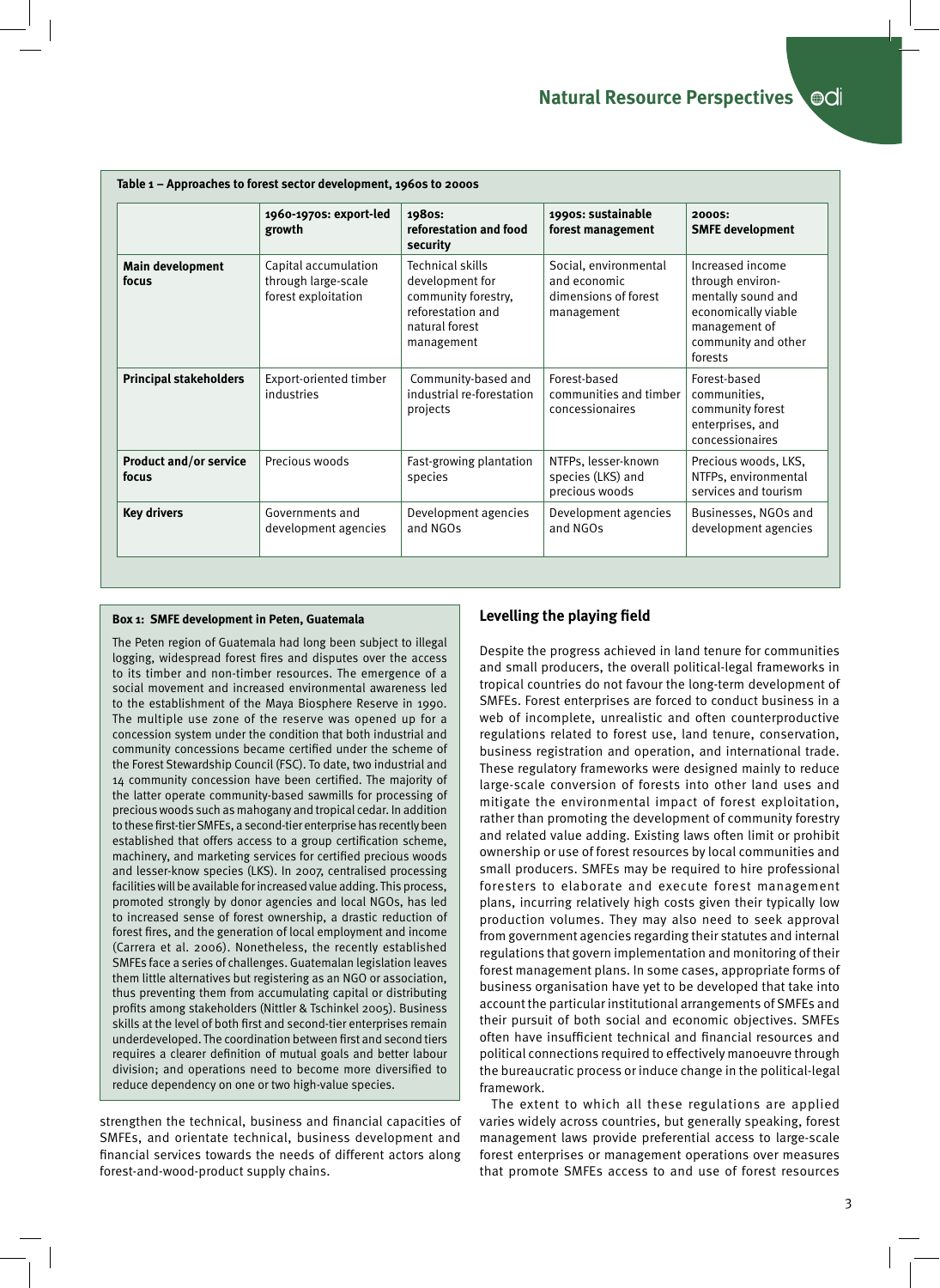(Colchester 2006). Weak or selective enforcement of existing regulations has encouraged illegal logging and creates unfair competition for SMFEs. Domestic markets for timber and NTFPs are often flooded with illegal products, making legal products from SMFEs uncompetitive. Illegal activities, estimated at about 50-90% of the volume extracted, transported and traded in timber-rich countries such as Peru, Brazil, Indonesia and Cameroon, are often carried out with the connivance of local political and government agents (Contreras-Hermosilla 2003).

National governments can level the playing field by offering financial incentives for start-up SMFEs. Governments can also reduce the regulatory burdens on SMFEs or favour those with track records for sustainable forest management and, possibly, forest certification. In addition, governments can address regulatory issues related to land tenure clarification, export promotion, and the simplification of bureaucratic requirements for sustainable forest management and processing of forest products. Other promising options are green and social purchasing policies (buying forest products that originate from environmentally friendly and/or socially responsible SMFEs). The market can also be harnessed, for example, by introducing new or strengthening existing mechanisms of environmental service payments related to biodiversity conservation, watershed protection, carbon fixation and maintenance of scenic beauty through sustainable forest management.

#### **Towards more competitive SMFEs**

Creating an enabling political-legal framework is a necessary, but not sufficient condition, for SMFE development. Most SMFEs must overcome a series of internal weaknesses that limit their competitiveness in globalising markets for forest products (see Box 2). For example, their capacity to sustainably increase benefits obtained from the production, processing and commercialisation of timber and NTFPs, depends largely on their capacity to deliver quality products on time, in sufficient quantities and at competitive prices. SMFE leaders seldom have much experience in business management, accounting or marketing (see Antinori & Bray 2005, Nittler & Tschinkel 2005). In many cases, senior management posts are occupied by members of the board of directors, rather than professional managers. As these posts rotate every few years, skill development and learning curves are zigzagged, often resulting in economic and other losses caused by improper management decisions. Most SMFEs exhibit limited strategic business planning and communication skills, both of which are essential for establishing and maintaining mutually beneficial business partnerships with other actors along the supply chains, including specialised processors and buyers.

Achieving significant economies of scale is critical to reducing costs, as well as achieving efficient business management and sound production practices. Second-tier enterprises can facilitate increased economies of scale through collective (centralised) processing, marketing and certification efforts and increase access to services for SMFE development. The development of a second-tier enterprise in the Peten region

#### **Box 2: SMFE development in Uganda**

Uganda counts some 2,500 SMFEs. They cover a wide range of productive activities from timber and NTFP production and processing to the supply of environmental and recreational services. Despite adverse enterprise development conditions, Ugandan SMFEs have managed to grow and develop by responding to market opportunities (e.g., the Uganda Community Tourism Association finances training in craftmaking using forest products) and influencing policy (e.g., the Uganda Wood Farmers Association successfully sued the Uganda Investment Authority over the planning of an industrial park overlaying members' land). Recent studies highlight the various lessons learned in SMFE development in Uganda (Kazoora et al. 2006):

- It may be opportune to choose SMFE leaders with a history of community activism and leadership during the initial stage of enterprise development. Good procedures must evolve to avoid over-reliance on charismatic leaders, as they may reflect a strong backing by the community but limited business skills.
- Effective enterprise governance is critical for SMFE survival and growth. For example, nearly 90% of successful Ugandan SMFEs keep accounts and make them available to members.
- Clear rules can stop free-riding and avoid damaging splits. The fate of the Ugandan Forest Industries Development Association is a prominent example in this respect, as specialised external support has made a difference by offering information support, training, networking opportunities and finance.
- Overdependence on donor-provided support services can be detrimental. This has been experienced, for example, by the Northern Uganda Shea Producer's Association when USAID withdrew its support in 2000.

of Guatemala provides an example of what can be achieved in a relatively short period of time. The long-term success of second-tier SMFE organisational structures will depend on addressing the internal conflicts over economic and social objectives that can arise between first- and second-tier SMFEs. Trade-offs exist between employment generation at the level of forest-based, first-tier SMFEs and increased productivity and efficiency through centralised processing by second-tier SMFEs. If not adequately addressed, these internal conflicts (e.g., profits versus employment or social investments) can result in increased production and administration costs and lost opportunities for value adding.

Strategic alliances between SMFEs and downstream buyers and processors can increase SMFE benefits through benefit/risk sharing mechanisms, increased value adding opportunities, and access to market information and buyer-provided ('embedded') technical, business development and financial services. For downstream buyers and processors, partnerships with SMFEs can facilitate their access to specific (e.g., certified) raw and semi-elaborated products, demonstrate corporate social responsibility, and reduce transaction costs over the long-term. Most SMFEs will require access to fully or partially-subsidised technical, business development and financial services for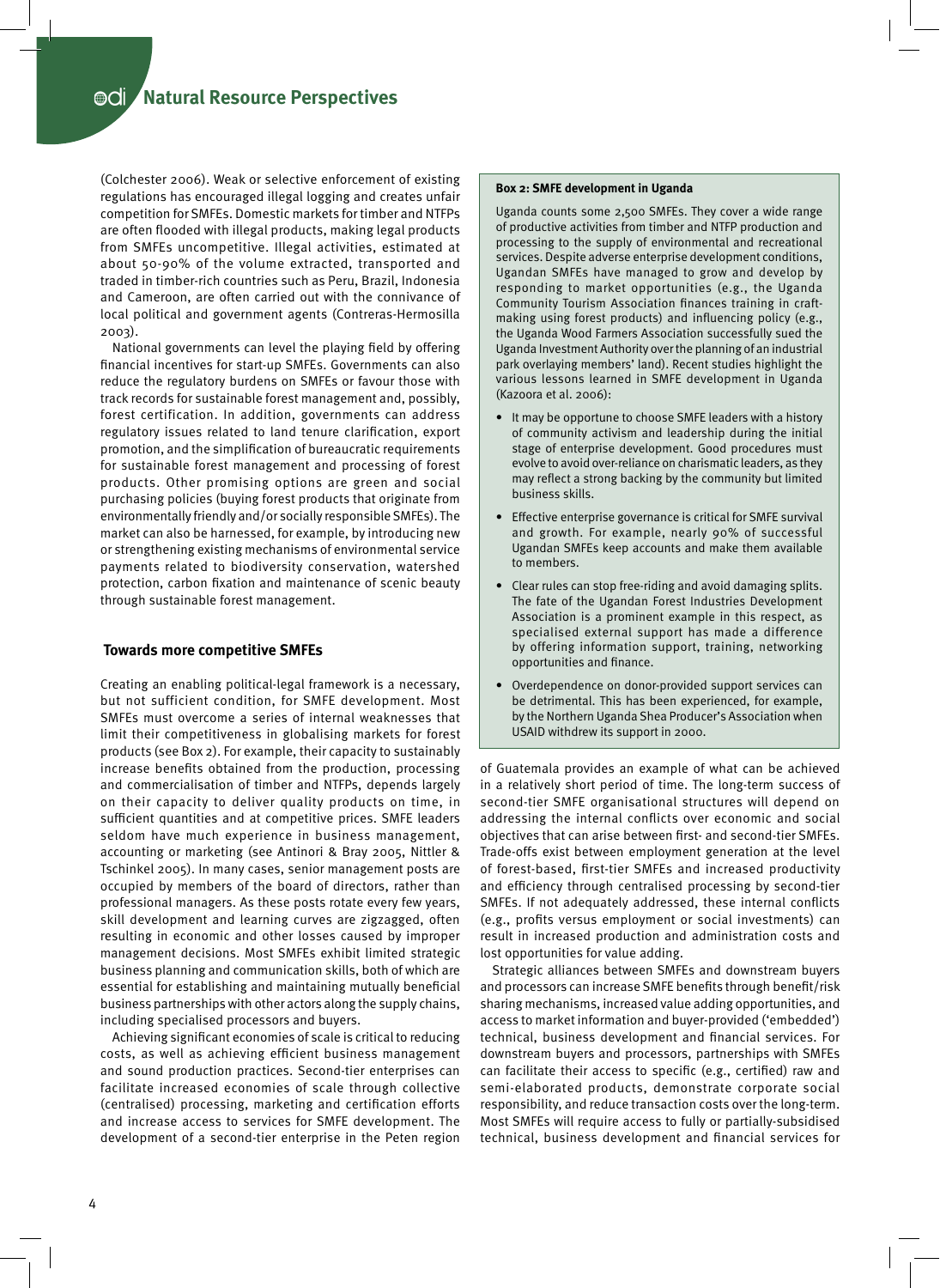establishing and maintaining mutually-beneficial alliances with buyers and processors (see Box 3). Increased utility derived from these services can be reinvested by SMFEs to strengthen their human resources and infrastructure. These investments will promote a long-term business model that is ever more selfsufficient.

#### **Box 3: Facilitating SMFE organisation in Laos PDR**

The successful organisation SMFEs requires careful planning, taking into account local resources, the market, and the political-legal framework. In Laos PDR the Market Analysis and Development (MA&D) methodology (FAO 2000), was used in 6 forest-dependent communities during 2005-2006. The MA&D implementation process guided community members and the service providers in identifying local resources and capacities, viable market opportunities for existing products, key elements of the political-legal framework, and their need for technical, business development and financial services. The following results were obtained:

- Establishment of 10 SMFEs (involving 240 people), creating employment and income for local residents
- Cash income earned from the SMFEs ranged from US\$ 5 to \$70 per household (based on 6-month period), part of which was reinvested in the enterprises
- Revolving community development funds were established providing affordable financial services for SMFE development.
- For more information on MA&D, visit: www.fao.org/forestry/site/25491/en

Unfortunately, service providers, such as government agencies, NGOs, projects, consultants and private businesses, have tended to focus their efforts on building technical capacities of SMFEs for forest management and conservation and, more recently, for the processing of timber and NTFPs. Relatively little attention has been paid to services that promote business development and supply chain integration. Specialised business development services (BDS) are required for local institutional strengthening and capacity building in business administration, market analysis, strategic planning and business leadership. Marketbased delivery mechanisms for business development services can increase the quality and coverage of services available to SMFEs. Their implementation will require significant investments on both the demand and supply sides. On the demand side, for example, SMFEs will need to increase their willingness and capacity to pay for services, as well as increasing their awareness of the services required for long-term SMFE development and their response capacity to take full advantage of such services. On the supply side, there is the need to strengthen the capacities of a critical mass of service providers to respond effectively to the demands and needs of SMFEs. Training and post-graduate programs for BDS providers have been established in Latin America, for example, by regional or international institutions such as CATIE, CIAT and INCAE Business School.

Providers of financial services have been reluctant to offer services because of the real (or perceived) high risks involved in SMFE development. Perception of high risk stems from the remoteness and isolation of many SMFEs, the cumbersome

political-legal frameworks in which they operate, and their limited possibilities for insurance against risk (collateral), in addition to poor understanding of forest product markets and related opportunities and risks. Public-private partnerships can help to overcome some of the challenges in financial service markets. Given their shared interests in forest conservation through sustainable forest management and community-based value adding, some governments and international organisations have worked directly with SMFEs to provide financial services. In the case of Peten, Guatemala, a grant of US\$ 270,000 from government funds was provided for developing centralised processing facilities for primary and secondary transformation of lesser-known and high-value timber species.

#### **The way ahead**

Overcoming the challenges facing SMFE development requires concerted action by the various stakeholders. The following recommendations emerged from the 2006 international conference on SMFE development in Costa Rica.

SMFEs need to:

- seek out new business opportunities and acquire the capacities to initiate new business models and form mutually beneficial partnerships with other businesses along the supply chain, including processors and traders;
- invest in associations that unite SMFEs for increased economies of scale in processing and marketing, and greater bargaining power;
- foster alliances with technical, business and financial service providers – that help to overcome in particular the challenges during the critical start-up phase: good allies provide services that have an impact on the bottom line and promote strengthened rural livelihoods among community members; and
- ensure that productivity and efficiency receive at least as much attention as social and environmental goals through the development of specific institutional arrangements for business management at the community level and among SMFEs.

Service providers and NGOs need to:

- broaden support to include services that effectively promote business development and supply integration;
- assist SMFEs in formulating their demands for technical, business and financial services, through a process of awareness raising, critical self-assessment, negotiation and mutual trust building;
- identify and strengthen core competencies and establish partnerships with other service providers and businesses that can provide complementary services;
- promote market-based approaches to the delivery of technical and business development services by designing and implementing effective cost/benefit sharing mechanisms with SMFEs;
- make credit accessible to SMFEs: expand the range of credit and saving products available, explore the potential of public-private partnerships regarding investments in SMFEs, and take measures to reduce transaction costs, for example,